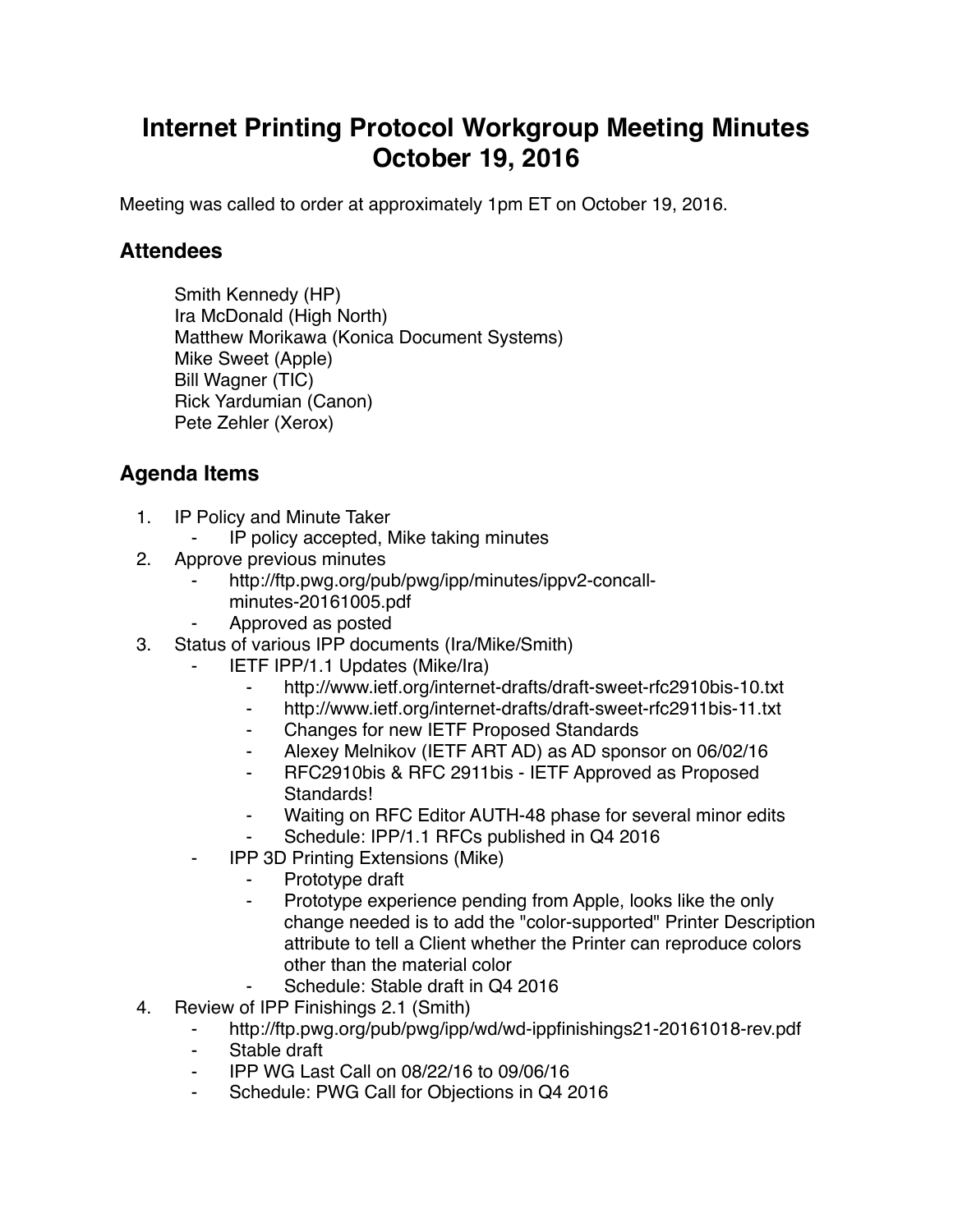- ⁃ Section 3.2.17:
	- Line 401: "she is notified that the number of staples in the Printer is low."
- Q: Do we want to provide guidance about where to put finisher supplies?
	- Some existing printers report staples in marker supplies (embedded stapler, just the one finisher)
	- ⁃ A: Maybe add a note to the section on printer-finishers/-supplies about historical reporting of staples in the printer-supplies attribute. Printers ought to implement the Printer Finisher MIB and printerfinishers/-supplies attributes.
- Section 5.1.4:
	- ⁃ Add a note about punch-multiple-xxx 1 through 4 have explicit values.
- Section 5.2.5.4:
	- Remove spaces around  $=$  for media-size-name and folding
- Section 5.2.8:
	- ⁃ Add reference to "job-media-sheets-supported" Printer Description attribute.
	- Line 1170: "and is only ALLOWED in ...", break first sentence into two.
	- Note: You don't specify media-sheets-supported of 0 to indicate that you don't support a finishing process. Use either job-constraintssupported (e.g., finishing process not supported for a specific media size) or omit the finishing value (i.e. finishing process not supported at all)
	- ⁃ Change to "rangeOfInteger(1:MAX)"
	- ⁃ Also change in RFC2911bis for job-media-sheets-supported Section 6.9:
		- Line 1425: Change to media-sheets-supported=1-100
		- Line 1437: Drop media-size-name for staple-top-left example (same offset for all sizes)
- Section 6.18:
	- Drop finDeviceAttributeTable and maxsetsheets (check that is all that was added since 2.0)
	- Make CONDITIONALLY REQUIRED based on implementation of Finishing MIB.
		- ⁃ "Printers that support the IETF Finishing MIB MUST support this attribute."
	- Drop notes 2 and 3.
	- Table 2:
		- ⁃ Drop REQUIRED conformance from finDeviceTable
	- ⁃ Note 1: just finDeviceIndex (drop finDeviceTable)
- **Section 6.18.3:** 
	- Line 1615: "a a"
- Section 6.19:
	- CONDITIONALLY REQUIRED like section 6.18
- **Section 6.19.2:**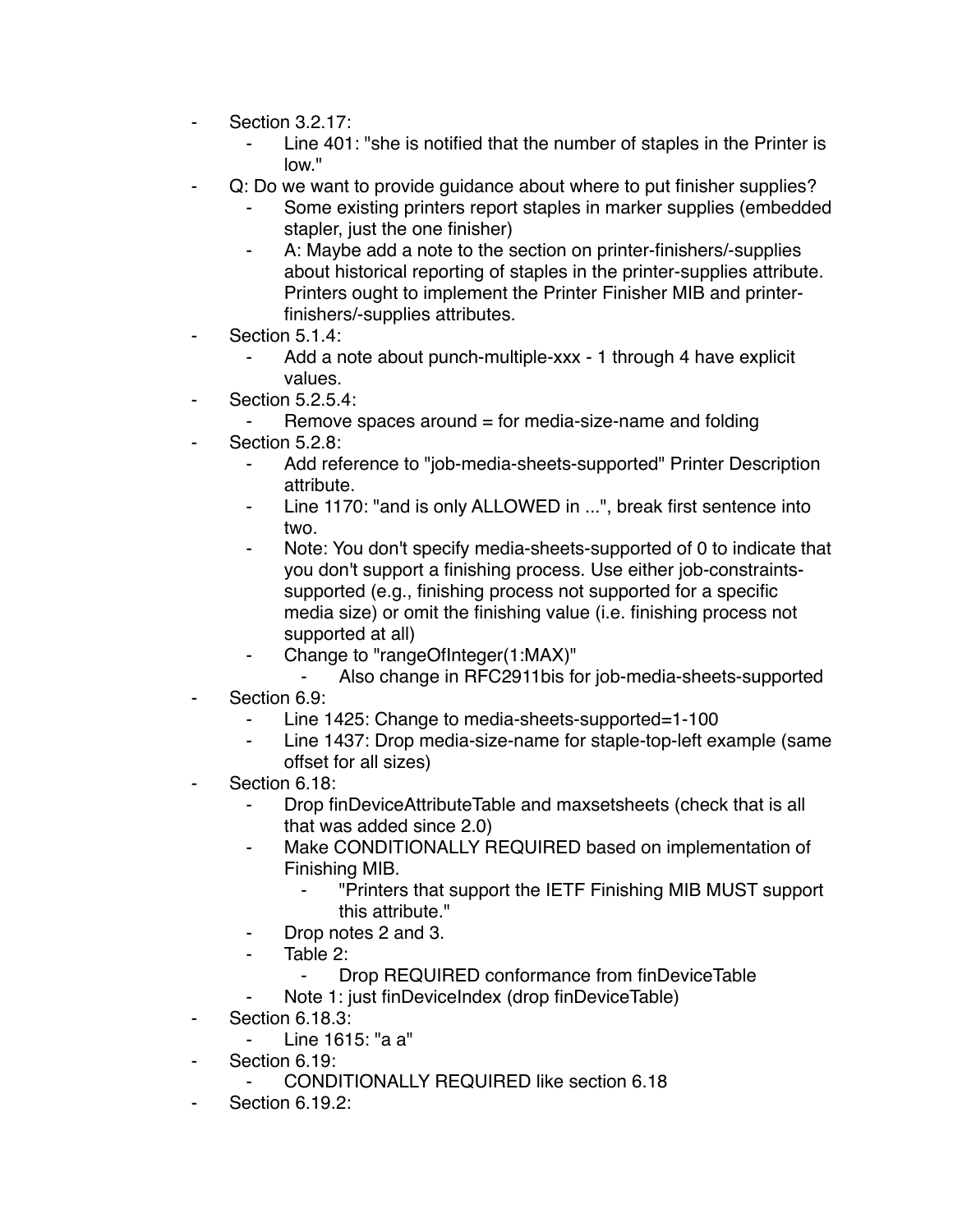- ⁃ For second example, use "(de)" after quotes, e.g.:
	- ⁃ "Hefter SN:BEISPIEL-12345"(de)
- Section 6.20:
	- CONDITIONALLY REQUIRED is finSupplyTable is implemented:
		- ⁃ "Printers that support the IETF Finishing MIB and
		- finSupplyTable MUST support this attribute."
- **Section 6.20.1:** 
	- Line 1676: Fix table reference
	- Table 3:
		- ⁃ ??? -> FinisherSupplies
		- ⁃ FinisherType -> FinisherSupplyType
		- ⁃ FinisherCapacityUnit -> FinisherSupplyCapacityUnit
		- Stretch first column to avoid wrapping "(note 2)"
		- Drop "OPTIONAL" from finSupplyTable (not mapped)
	- ⁃ Comment SK2: Not an issue (just a textual representation of the MIB value)
	- Update note 1 to just talk about finSupplyIndex
	- Update note 2 "a supply level condition" (not just low, empty, full, almost full, etc.)
- ⁃ Global: Fix ABNF: "\*[xxx-optional]" should be "\*xxx-optional", "\*xxxrequired" should be "1\*xxx-required"
- **Section 6.20.3:** 
	- ⁃ Line 1777: Add trailing semicolon (inside quotes)
- Section 6.21:
	- READ-ONLY? Look at whether this is a Printer Description or Printer Status attribute (that's what we do now)
		- ⁃ Also update printer-finisher-description
	- CONDITIONALLY REQUIRED
	- Read-only in the MIB, these should be Printer Status attributes
- ⁃ Global: check all 6.x attributes are Printer Description or Printer Status as appropriate.
- ⁃ Section 6.21.2:
	- Title: "Example of printer-finisher-supplies-description"
	- ⁃ Update second example, no serial numbers on staples.
- 5. Review of IPP System Service (Ira/Mike)
	- http://ftp.pwg.org/pub/pwg/ipp/wd/wd-ippsystem10-20161018-rev.pdf
	- ⁃ Interim draft
	- Reviewed by IPP WG on 10/05/16
	- Stopped at end of section 6.1.5.1
	- ⁃ Schedule: Prototype draft in Q4 2016 / Q1 2017
	- ⁃ Resource State Diagram:
		- ⁃ http://ftp.pwg.org/pub/pwg/ipp/slides/ipp-wg-agendanovember-16d1.pdf (slide 24)
		- ⁃ "Bad Resource Data" is confusing, maybe include note in diagram that lists reasons for an abort
			- Interrupted send-resource-data
			- ⁃ Bad/unsupported data